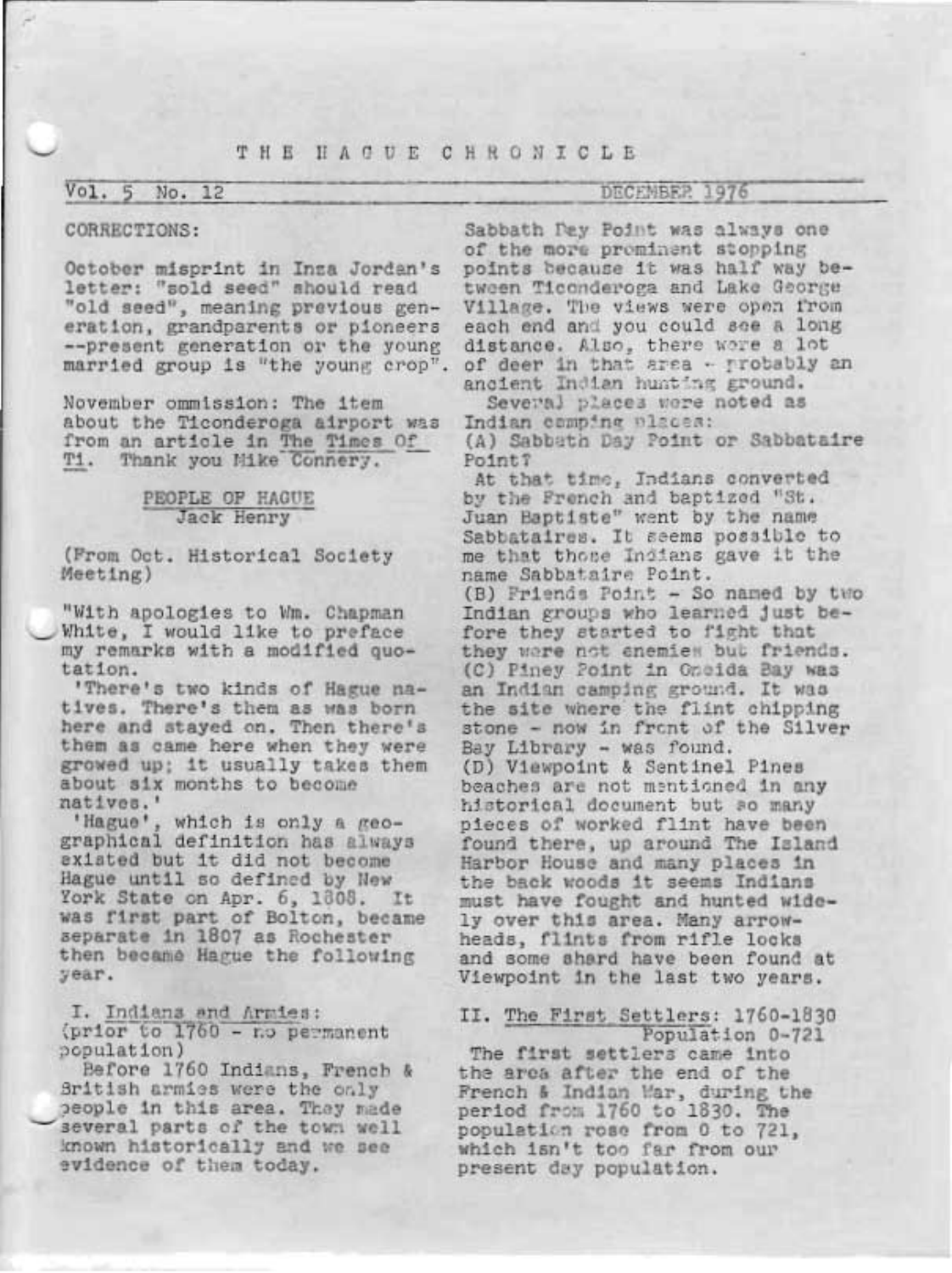PEOPLE OF HAGUE cont.

(A) Samuel Adams built the road from Bolton to Sabbath Day Point and, in return, was granted 500 acres of land in 1767.

Adams built a house on what was reputed to be an old Indian longhouse foundation. During the revolution, Adams moved to Ticonderoga. We don't know who lived in the house after Adams left but according to Mrs. Adolphus Sheldon, it was the only house on the point in 1797.

(B) Lt. Col. Robert Cochrane. James Caldwell and Robert McClallen, all of the 2nd New York Regiment were granted 40,000 acres in 1769 at 12 1/2t an acre in depreci-and Mass. Some came by way of ated currency. They sold out to a Mr. Ellice from London in 1793.. (C) Silver Bay (after 1783)

After the revolutionary war. three Mohicans from Barnstable, Conn. who had served under Israel Putnam during the revolution, settled in Silver Bay, Jonathan (Daunt), Moses Paul and Samson built a house where the Silver Bay concrete walk meets the road.

Moses Paul married a beautiful Indian girl. They moved out west to be with Indians. On their return she stated that she preferred the Indian life to life with civilized people.

Samson left and was later tried for murder in Conn. and executed.

Daunt barely eked out a living doing chores at Silver Bay. (D) Jabes Patchin, a loner who pre-owned by Nathaniel Garfield Sr. ferred fishing to work, first built his house and grew his crops William Gilligan. at Jabes Pond. About 1800 Jabes moved down to the shore and built his house where the old south wing, later owned it. of what is now The Silver Bay Hotel, stood.

Seneca Prouty bought Jabes house, Hague. raised it and built a first floor under it to open his hotel.

Prouty sold to John J. Wilson in 1885. James and John Braisted were born there in 1887.

aug 1986

Silas Paine stayed at the Wilson house in 1897. In 1899 he bought it and soon dedicated its future to the YMCA.

(E) "New York Fever"

After the revolution the people of the New England States, many of whom had seen Lake George during the war, were gripped with "New York Fever" as the '49ers were gripped with gold fever.

Those first families: Balcoms, Risings, Holmans, Bevins, Ackeman, Hayes, Dodds, Waistes, Hayfords and Fitzgeralds - many of them familiar names today - learned that New York was selling land.

They came from N.H., Conn., Vt. Deal's Ferry (now Fort Ti) in 1816 and earlier. Others came over the mountains from Clemons and rafted over to Sabbath Day Point where they clustered to protect each other from bears, cougars, wolves and sometimes vindictive Indians.

While the present village of Hague offered little in the way of farmland, it did offer a source of water power. Most families settled and developed farms in West Hague, in New Hague and out along Trout Brook. Next was a settlement over in Battle Hill, where people found their way only by marked trees over to West Hague. (F) The First Businesses were: 1. The Tavern, where Burgey's Hotel now stands. It was first It burned in 1863 when owned by

2. The First store was built by Charles Harris. Lewis Burgers

3. Sabrina Norcutt built the first blacksmith shop in West

4. Andrew Bevins ran the lime kiln and saw mill.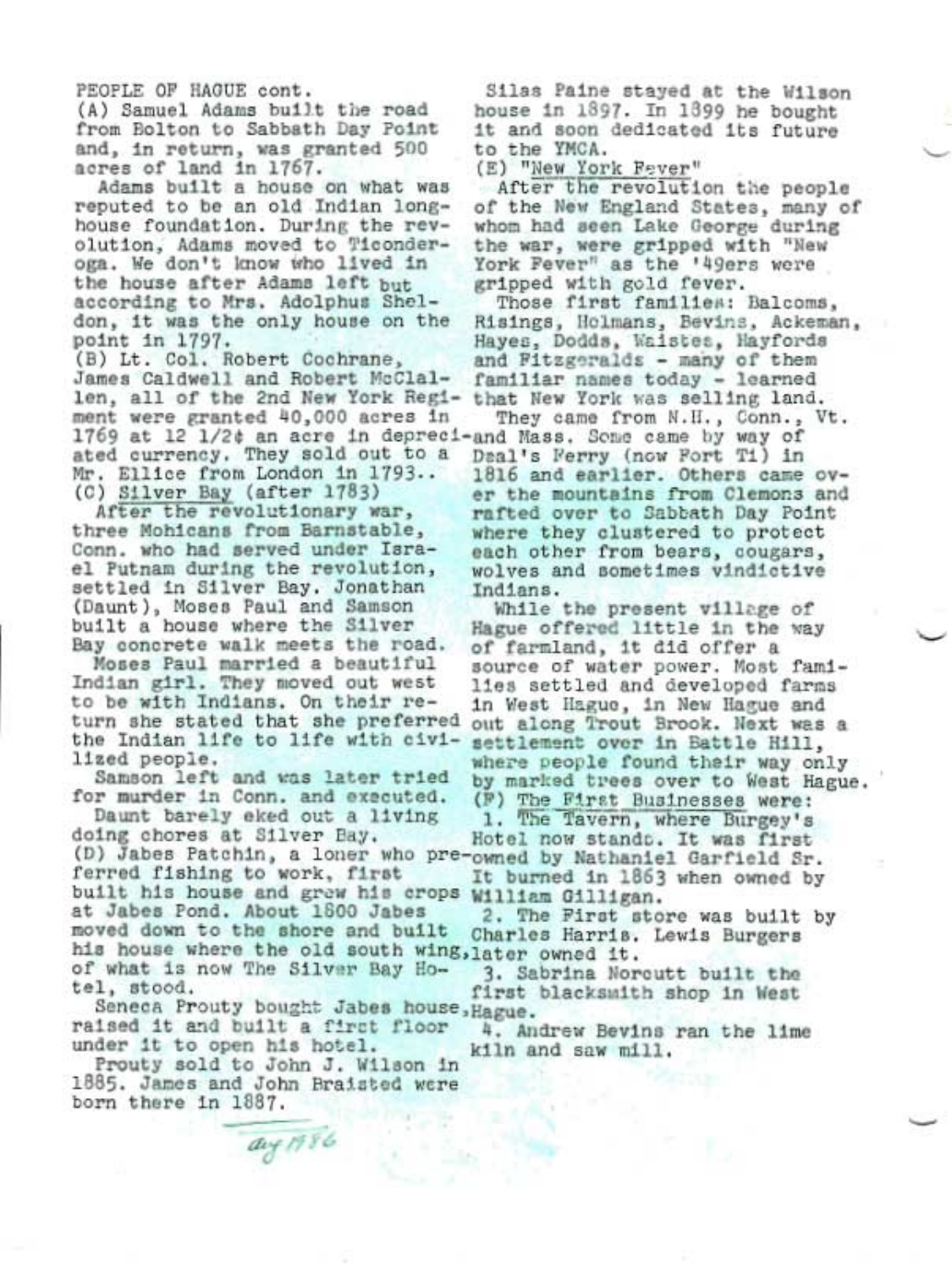(G) The first church built was Presbyterian. One of the first deacons was a self-centered man who had little to recommend him but he was proud of being a deacon. He asked a friend what people in Winchester would say then they heard. Friend replied, "That Hague is mighty short of timber."

(This is part one of a three part article, researched by Mr. Henry for The Hague Historical Society. List of sources available on request.

NOVEMBER HISTORICAL SOCTETY meeting assisting. will be held as usual on the third Wednesday (17th) of the month. Ursula Montbriand will discuss Steamboats on Lake George.

MOHICAN CHAPTER OF HOME BUREAU Mrs. Clifford (Betty) Decker is now chairman, replacing Mrs. Francis Hogan who has moved to Vermont. The patchwork quilt made by the members has been on display at the John Hancock Building in Ticonderoga, The Penfield Museum in Mineville, The Champlain Valley Bank in Ti, and The Hague Arts Fair. It is at rest in a member's home in Ti waiting for the next request. Each patch is signed by the member who created it.

The Hague chapter continues to meet enthusiastically every let & 3rd Tuesday at The Hague Baptist Church Annex.

EVERYONE IS READING Mr. Wilford Ross's book, Graphite - a charming presentation of the days when Graphite Mine was booming. It was privately printed and is available at Mr. Ross's home, 144 Summit Drive (straight north from the Landfill) for \$8.83.

In case Mr. Ross is alone, customers should allow him plenty of time to get to the door.

BOARD OF EDUCATION MEETING Nov. 8, 1975

"Nr. Laundree reviewed the Industrial Arts program.

Board passed resolution net to grant business investment exemption as per section 435-b.

Policy on senior privilege was reviewed.

15 students and 5 parents asked the Board to consider their feeling that Mr. Riley should be given tenure, when the decision is made. Mrs. Bevin's request that her children be dropped off at their house was taken under advisement. Linda Fish will be in charge of cheerleaders with Laura Riley

Request by Town Board for use of school in event of emergency was granted.

Mrs. Shirley Smith submitted her resignation as Board member effective Nov. 5. The Board accepted it with regrets and commended Mrs. Smith for her unselfish and devoted service to the school board and the children of our community.

(The Board will appoint someone to replace Mrs. Smith until school Board Election is held in May.)

The Spanish class will attend a program by a Spanish dancing company at Hudson Falls, Nov. 15. Barry Jordan and Randy Frazier were voted to Marcy League Soccer All Star Team. Mike Fish was voted Honorable Mention.

Results of Questionnaire: (mailed in Oct. to about 250 boxholders in Hague and Silver Bay) 1. I would like to see the school remain independant, as it exists Yes 53 No 0 now. 2. I would like to see students in grades 7-12 sent to Ticonderoga High School on a tuition basis. Yes 8 No 0

3. I would like to see the Hague Board of Education actively seek the merger of Hague Central School with Tisonderoga Central School. Yes 0 No 0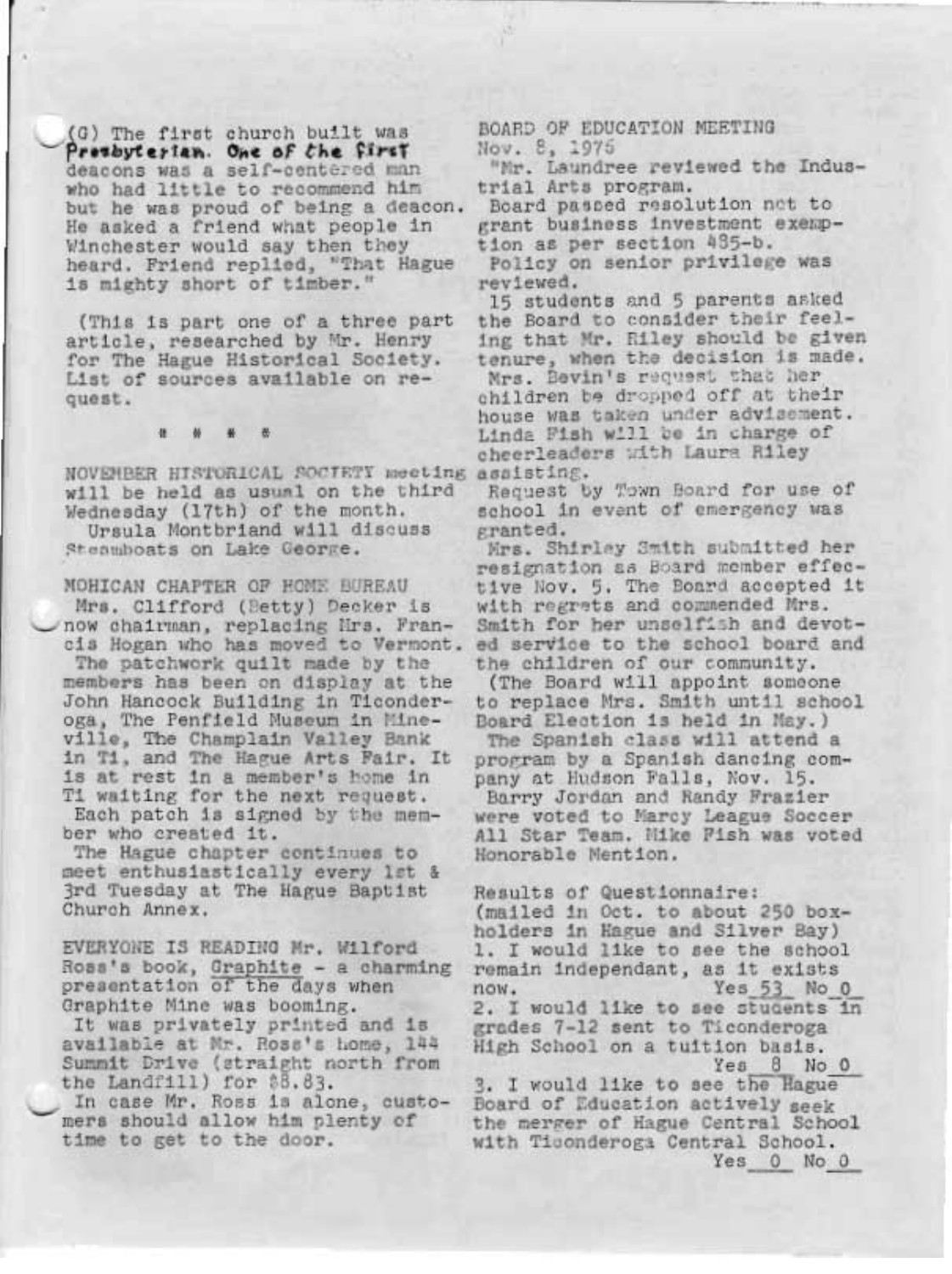THE HAGUE CHRONICLE is edited and published monthly by H. Virginia Shattuck, Holman Hill, Hague, N.Y. It is supported by civic-minded<br>citizens and local organizations, mimeographed by Silver Bay Association as a public service and news items are solicited. Questionnair cont.

4. I would like to see Hague Central School annexed to Ticonderoga Central School. Yes 12 No 0 5. Other Suggestions:

None

Signature (Optional)

Approximately half of the 73 questionnaires returned were unsigned.

The Board of Education hopes that more responses will be forthcoming.

Next meeting: Dec. 13, 7:00 P.M. Rudolph Meola, Principal 60DAY EXTENSION GRANTED FOR dredting operation. The mouth of the brook is now open and "LARGE" trout have been cited under the bridge in mid-town. One gentleman saw one about two feet long. PARKING LOT AT PUBLIC BEACH now has new black top.

**TOWN BOARD MEETINGS** 

At a Special Meeting on Nov. 4, the budget was passed.

It is expected that taxes will be increased by about 75 cents per chousand because:

County Sale tax monies will be reduced to \$19,200. this year. It was \$46,000. last year.) Hospitalization rates for town imployees has been increased.

Insurance costs for trucks and ractors increased.

5% pay increase to employees and ilected officials.

Legal costs from two lawsuits. At the Regular Monthly Meeting, n Nov. 9:

Dick Bolton was appointed Town 'ustice Of The Peace through Dec. il, 1977, to replace Mr. Seerup. Alan Perkins reappointed Direcor of Town Youth Commission.

\$125. allocated to purchase three movies to be shown at school during X-mas vacation under Mr. Meola's supervision.

A resolution was passed in support of resolution by Ticonderoga's Town Board protesting the moving of their telephone business office to Glens Falls.

This move would add three more to the unemployed lists and the Ticonderoga Board feels, would make it impossible for people to secure personal assistance with requests for information and complaints regarding bills and service as they do now. They asked our Town Board to support them. Purchase of new snow plough-

dump truck approved.

Purchase of new tractor postponed.

Special Meeting will be held Nov. 18, 7:00 P.M. Bids will be opened at that time for fuel oil, kerosene, gravel and a tail gate sander.

This will be followed by a Planning Board Meeting at 7:45 P.M. on the same evening.

W. Keith DeLarm Town Supervisor

MAJOR THOMAS ROBBINS, son of Mrs. Edna Robbins, well known resident of Hague, and his wife Eleanor were killed in auto accident on Sun. Oct. 31 while enroute from their home in Florida, where Thom- : as was stationed in the Air Force. to visit their son Paul in college. He was 45 and Eleanor was 42

years of age.

They are survived by six children: Steven, in the Air Force, Michele Brunet, who has been residing in Albany with her husband, also in the Air Force, Paul and three teenagers - Susan, Michael and Thomas.

Edna is at present in Florida with Michele and the other grandchildren.

Mrs. Florence Smith will have their new address when their plans are finalized.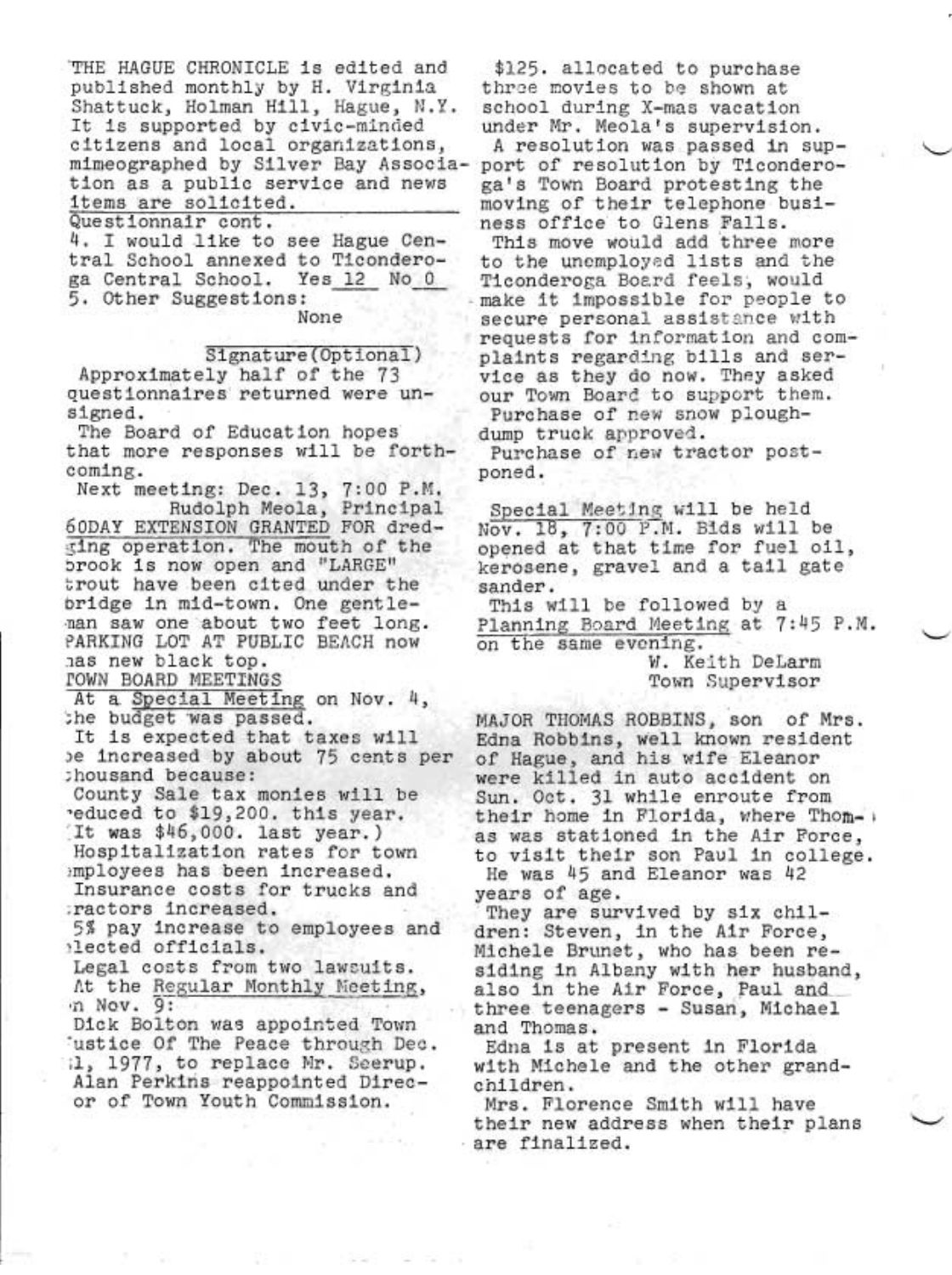STOPPING PLACE FOR TOURING MOTOR HOMES

They say "Mac Grimes is putting in a trailer court!"

Malcolm Grimes Jr. says:

He plans to take only large motor homes which have selfcontained sewage systems.

He will install a 2000 gallon sealed dumping station. This will be pumped out once a week and the contents taken to the town landfill where it is disposed of in a special area separate from other refuse.

Mr. Grimes will supply water and lights and plans to put in a dock on the point, grass and lights all the way to the lakeshore with picnic tables and fireplaces.

He will be able to accommodate 18 of said homes and will only accept those who wish to stay overnight or a couple days, catering to tourists - "no tents".

If this venture is successful, he will remodel the restaurant next year.

(This is an increasingly popular form of vacation and a reportedly lucrative business. Let us hope that those who follow Mr. Grimes will be equally conscientious and have plenty of trees.)

#### PUBLIC HEARING

Since Hague has been declared a "hamlet", when Mr. Grimes applies to the town board for a permit to install a motor homes court, his neighbors within a radious of 500 feet will be notified of his intentions and a public hearing will be announced in The Post Star & Times of Glens Falls.

At the hearing, the town board will listen to the plan, as presented by Mr. Grimes and to any reasons for or against the plan presented by other residents BY MAIL OR IN PURSON. The board will then decide whether to issue the permit. the Governor. Mr. Keith DeLarm, Town Supervisor, reports that such public hearings are usually poorly attended.

TWO DAY CONFERENCE ON ECONOMIC PROBLEMS of thirteen Adirondack counties was held at Lake Placid in late October.

Roger Tubby, Deputy Commissioner for The Department of Parks and Recreation, has been appointed Governor's Consultant On The Economics Of The Adirondacks because of concern over our high unemployment rate. Mr. Tubby, former resident<br>of Saranac Lake is well known in this area.

He presided over the conference which was sponzored by the Adirondack Park Association and attended by representatives from local and regional Planning Boards; Adirondack Park Agency; Chambers of Commerce; other members of the business community and government officials.

Conference was divided into workshops, each headed by a panol of experts: Fish & Game Management; Agriculture; Arts & Crafts; Media; Education; Transportation; Forest<br>Products; Tourism & Recreation; Real Estate, Banking & Insurance. Bill Davidson, Director of The Lake Champlain Lake George Regional Planning Board, reports conference was well attended, congonial and productive.

The most popular recommendation was that all resources be pooled to improve our weak image and let a wider audience know about our facilities for tourists, recreation, second homes and winter sports.

Looking toward The Olympics, to be held at Lake Placid in 1980, it was felt that we should organize all efforts for a stronger impact.

Mr. Davidson will be working with Adirondack Park Association's Economic Council for economic development which is compatible with the environment. Mr. Tubby will report results of conference to

GARDEN CLUB BAZAAR, Ticonderoga Library, Dec. 3, 10 AM to 4 PM Gergeous wreaths, Tea at 2 and other things. Mrs. H.R. Gelhaar